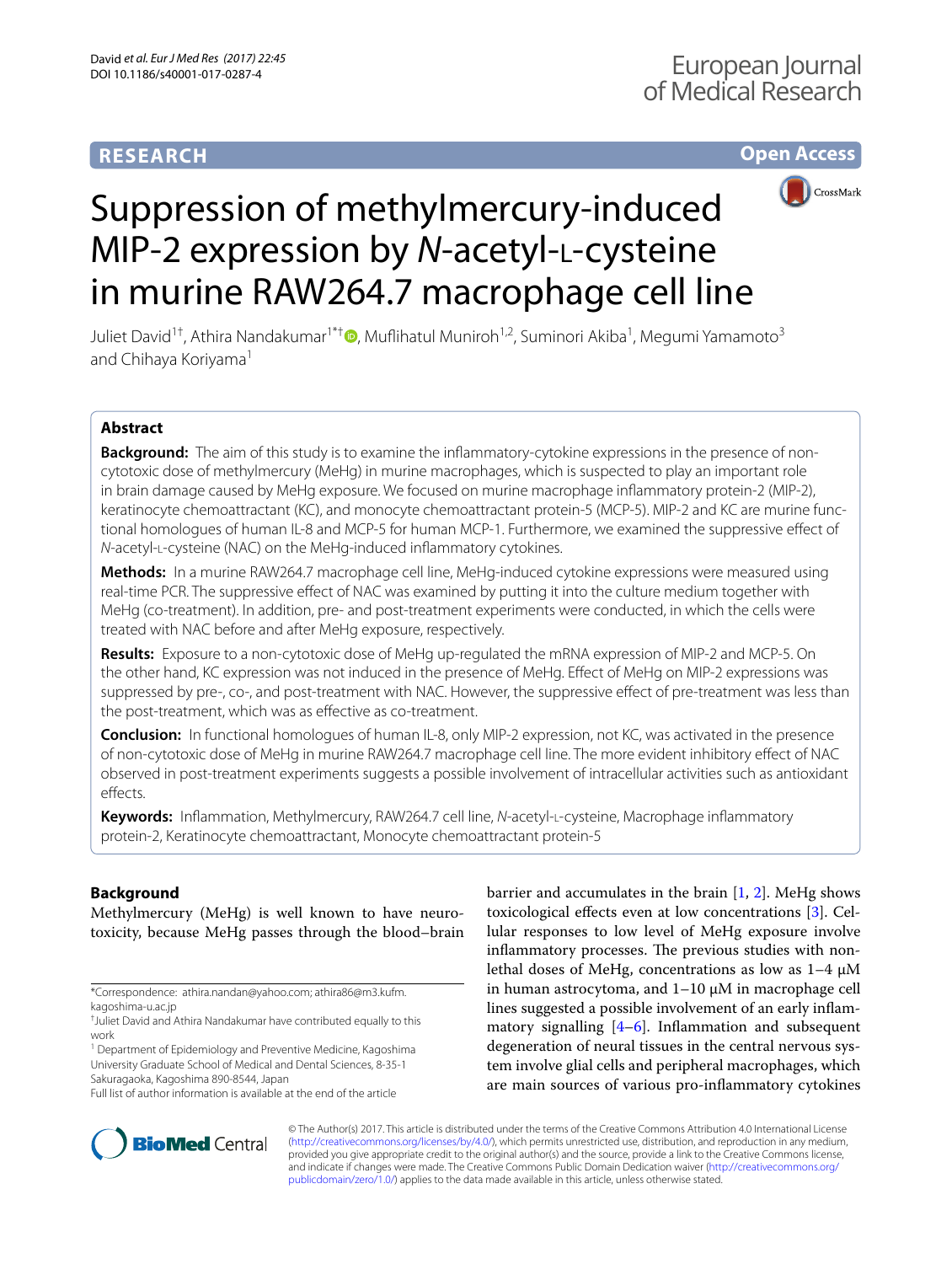and chemokines [\[7](#page-6-5)[–9](#page-6-6)]. In brain specimens of Minamata disease patients, strong macrophage infltration can be found in the tissue surrounding their brain lesions. In a histochemical analysis of brain tissue obtained from those patients, mercury (Hg) was detected in macrophages throughout the brain [\[10](#page-6-7)].

In humans, IL-8 is reported to possess a crucial role in immune responses elicited in central nervous system [[11\]](#page-6-8), especially in the induction of chemotaxis against its target cells (e.g., monocytes and neutrophil). U937, a human macrophage cell line, showed the up-regulation of IL-8 in response to MeHg exposure [[12\]](#page-6-9). Murine macrophage infammatory protein-2 (MIP-2) and keratinocyte chemoattractant (KC) are functional homologues of IL-8 in human [\[13](#page-6-10)]. MIP-2 expression was reported to be activated in the liver of MeHg-exposed mice [\[14](#page-6-11)]. On the other hand, there are few studies that indicate the molecular responses of MIP-2 and KC against the direct exposure to MeHg in vitro.

Monocyte chemoattractant protein-1 (MCP-1) is also suspected to work as an alert system in response to MeHg exposure in the brain on the basis of experimental fndings using mice whose murine MCP-1 homologue was knocked out [[15\]](#page-6-12). In addition, at a noncytotoxic concentration of 4 µM MeHg, Muniroh et al. [[16\]](#page-7-0) observed a significant induction of MCP-1 expression in U-87 MG cells, a model system cell line of human astrocytes. Murine MCP-5 was reported to be the most homologous chemokine to human MCP-1 [\[17](#page-7-1), [18\]](#page-7-2). In fact, MCP-5 was structurally more similar to MCP-1 than JE, the putative murine homologue of MCP-1 [\[18](#page-7-2)]. However, there are no reports concerning the efect of MeHg on MCP-5 expression.

*N*-acetyl-l-cysteine (NAC), the acetylated precursor of l-cysteine, is a sulfhydryl-containing antioxidant, which has been used for the treatment of heavy metal toxicity and can act as an antiinflammatory agent  $[19]$ . It reduces reactive oxygen species levels by raising intracellular glutathione concentrations and/or playing directly as a free radical scavenger. NAC was used to modulate infammatory pathways in peripheral and central nervous system and cytokine levels in neuropsychiatric disorders [\[19](#page-7-3)]. Furthermore, NAC was reported to act as a chelating agent for mercury and accelerates urinary excretion of MeHg in mice [\[20](#page-7-4)]. It should also be noted that a study has shown that NAC suppressed the MeHg-activated MCP-1 and IL-6 expressions in U-87 MG cell line [\[18](#page-7-2)], and IL-6 and IL-8 expressions in U937 macrophages [[12\]](#page-6-9).

Based on above background, we investigated the infammatory responses to the non-cytotoxic concentration of MeHg, focusing on MIP-2, KC, and MCP-5 expressions as functional homologues of IL-8 and MCP-1 in mice. To expand the role of these genes for

understanding the toxicity of MeHg in human, further in vivo mechanistic analysis using rodents will be necessary. In addition, we examined the suppressive efect of NAC on the MeHg-induced infammatory cytokines.

## **Methods**

## **Cell culture**

A murine macrophage cell line, RAW264.7, was used in this study (Sumitomo Dainippon Pharma, Osaka, Japan). The cells were cultured in Dulbecco's modified Eagle's medium (DMEM) (Sigma-Aldrich, MO, USA) with 1% l-glutamine (Sigma-Aldrich, MO, USA), penicillin (100 U/mL), streptomycin (100 µg/mL) (Sigma-Aldrich, MO, USA), and 10% heat-inactivated fetal bovine serum (FBS) (Nichirei Biosciences, Tokyo, Japan) at 37 °C in a humidified incubator (5%  $CO<sub>2</sub>$ ). An initial concentration of  $2 \times 10^4$  cells/mL was used for each experiment.

#### **Cytotoxicity test**

Stock solution of MeHgCl (10 mM) (Tokyo Chemical Industry, Tokyo, Japan) was dissolved in Dulbecco's PBS (Sigma-Aldrich, MO, USA) with l-cysteine (Hg:Cys = 1:1) and kept at  $-$  80 °C until use. The stock was diluted with culture medium just before being added to the cells. NAC (Wako Pure Chemical Industries, Osaka, Japan) was dissolved in FBS-free DMEM, and the pH was adjusted to 7.4 with sodium hydroxide (NaOH).

For cytotoxicity assays, the cells were cultured for 24 h in 96-well plates and incubated with MeHg  $(0.1-100 \mu M)$ for 24 h. Cell toxicity was assayed using the WST-8 Cell Counting kit, according to the manufacturer's protocol (Wako Pure Chemical Industries, Osaka, Japan). In brief, the cells were washed, and Hank's balanced salt solution (100  $\mu$ L) and WST-8 solution (10  $\mu$ L) were added to each well and kept for incubation at 37 °C in 5%  $CO_2$ . The colour was quantifed within 1–2 h by a micro-plate spectrophotometer (TriStar LB941, Berthold Technologies, Germany) at 450 nm absorbance. Culture medium was used to adjust the absorbance values of the sample. Mean values and standard errors (SEs) were obtained from the results of four experiments.

#### **Treatments of MeHg and NAC**

Non-cytotoxic concentrations of MeHg  $(0.5 \text{ or } 2 \mu M)$  and NAC (1 or 20 mM) were used for further experiments. To examine the suppressive efects of NAC on MeHginduced MIP-2, KC, and MCP-5 up-regulations, the following protocols were used:

## *Pre‑treatment experiment*

After 23 h of cell culture, cells were pre-incubated with NAC for 1 h, and the remaining NAC, if any, was washed out with a double volume of culture medium. Then, cells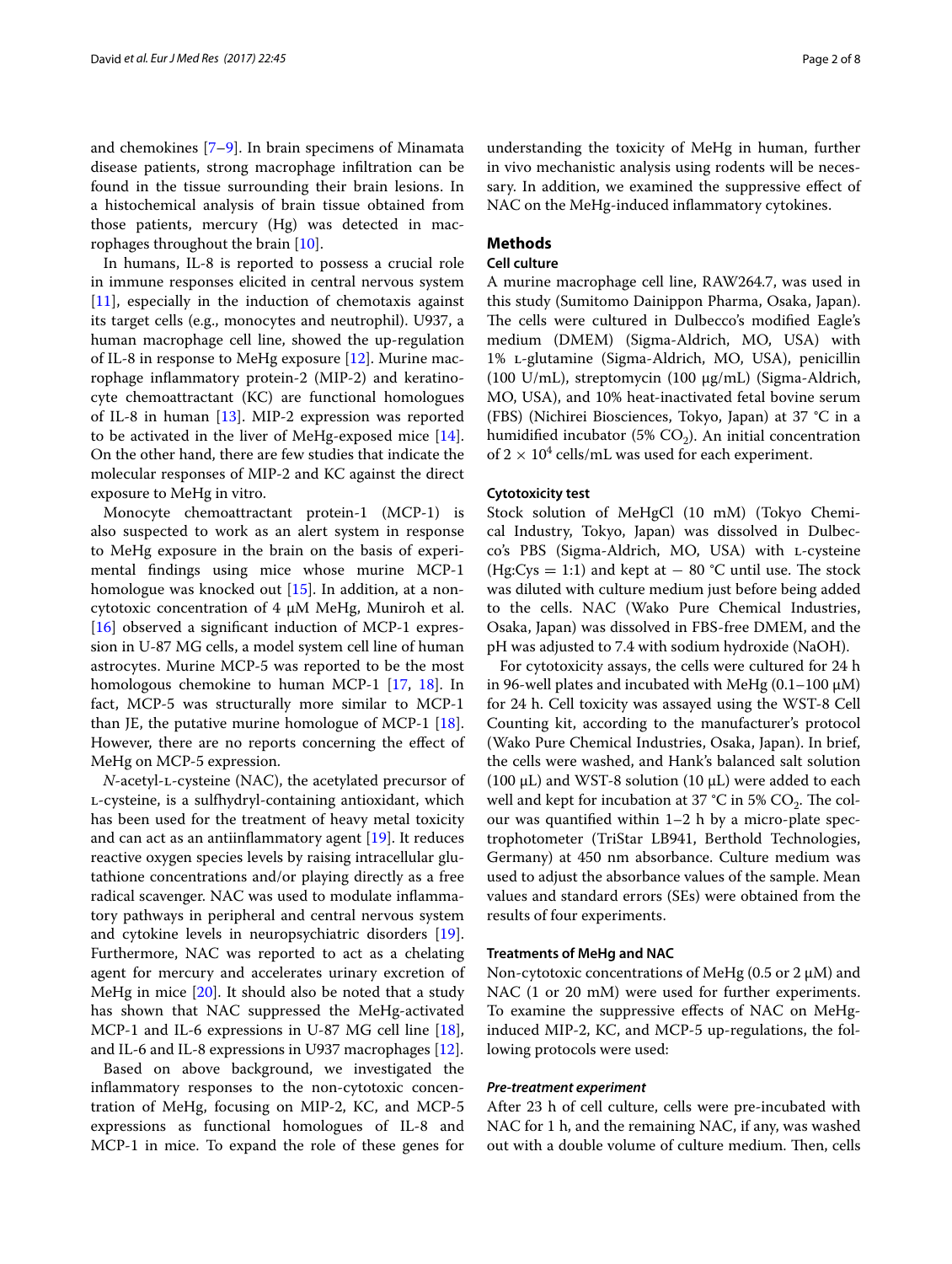were incubated with the medium containing MeHg for 3 h. The incubation time of NAC was determined based on prior experiments.

#### *Co‑treatment experiment*

After 24 h of cell culture, cells were treated with the medium containing both NAC and MeHg for 3 h, which was prepared and kept at the room temperature for 30 min in advance.

## *Post‑treatment experiment*

After 24 h of cell culture, cells were treated with the medium containing MeHg. Medium was washed out after 3 h of MeHg exposure and then NAC was added. Cells were harvested 30 h after the starting of cell culture.

## **Analysis of mRNA expression**

Total RNA from the cells was extracted using an RNeasy Plus Mini kit (Qiagen), which eliminates genomic DNA contamination. Then, cDNA was synthesized from total RNA (600 ng), using QuantiTect Reverse Transcription (Qiagen) and stored at  $-$  80 °C until use. The samples



<span id="page-2-0"></span>



<span id="page-2-1"></span>experiments. MIP-2 mRNA expression induced by MeHg treatment alone is compared with control and the significant value is labelled as "\*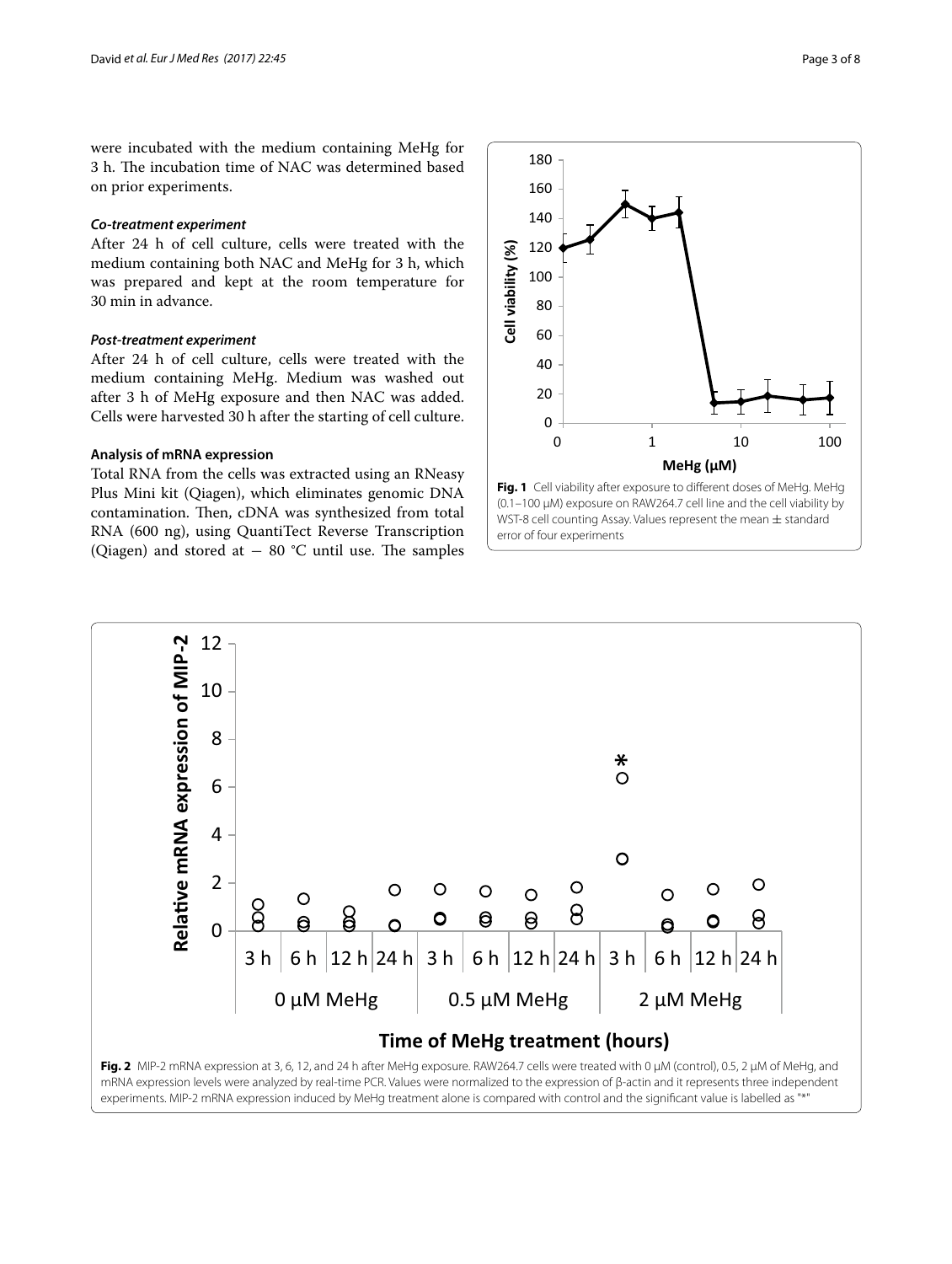

<span id="page-3-0"></span>were prepared in three independent experiments. The mRNA expressions of cytokine genes were quantifed with LightCycler instrument (Roche Diagnostics Japan, Tokyo, Japan), using the LightCycler FastStart DNA MasterPLUS SYBR Green I (Roche Diagnostics) following the manufacturer's instructions. The primers for each gene were designed and synthesized on the basis of respective information in NCBI, using the software of Primer3 ([http://frodo.wi.mit.edu/primer3/\)](http://frodo.wi.mit.edu/primer3/), and the target regions were 80–300 bp in length (Sigma-Aldrich Japan, Hokkaido).

PCR amplification was conducted as reported in the previous studies  $[21, 22]$  $[21, 22]$  $[21, 22]$  $[21, 22]$  in a total volume of 20  $\mu$ L containing cDNA and each primer  $(0.5 \mu M)$ . Forward  $(F)$  and reverse (R) primers were:

β-actin, 5′-*CGTGCGTGACATCAAAGAGAAG*-3′ (F), 5′-*ATGCCACAGGATTCCATACCC*-3′(R);

KC, 5′-*AGAACATCCAGAGCTTGAAGGTGTT*-3′(F), 5′-*GGACACCTTTTAGCATCTTTTGGACA*-3′(R); MIP-2, 5′-*AAGTTTGCCTTGACCCTGAA*-3′(F), 5′-*AGGCACATCA GGTACGATCC*-*3′*(R) and MCP-5, 5′-*TGGACCAGATGC GGTGAGC*-3′ (F), 5′-*GGCTGCTTGTGATTCTCCTGT*  $AG-3'(R)$ , respectively. The DNA polymerase was activated by initial denaturation at 95 °C for 10 min, and 45 amplification cycles were carried out. The cycle consists of

denaturation at 95 °C for 10 s, annealing at 60 °C for 10 s, and extension 72  $°C$  for 15 s. The fluorescent product was detected at the end of the extension period. All PCR assays were performed three times independently.

The data were analyzed using the Light Cycler analysis software version 4.1 (Roche Diagnostics Japan, Tokyo, Japan). Amplification specificity was confirmed by melting curve analysis of the PCR products. Threshold cycle (*C*t) values of the target genes were normalized to the expression of the β-actin gene as an internal control gene. Unstimulated RAW264.7 cells harvested in 24 h were used as a standard, and unstimulated cells harvested after 30 h as a negative control. The relative expression in each sample to that of the control sample was calculated according to the  $2^{-\Delta\Delta CT}$ method [[23\]](#page-7-7).

#### **Statistical analysis**

Mean values and corresponding SEs were calculated using the Stata 14.0 Software (StataCorp LLC, Texas, USA). The *P* value for the difference between two groups was calculated by the Mann–Whitney U test, and a nonparametric test for trend across ordered groups was performed. The level of significance was indicated by  $P < 0.05$ .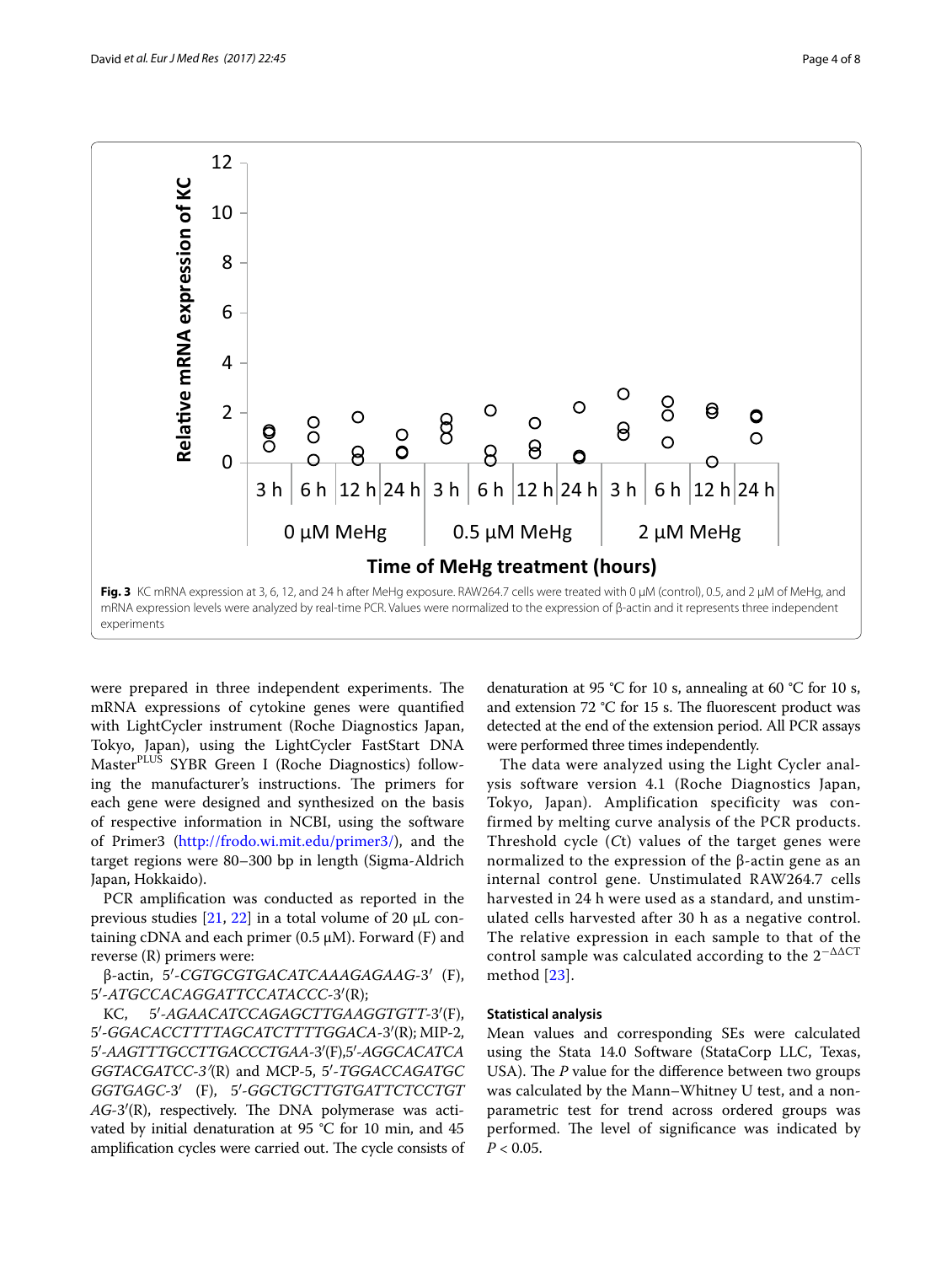## **Results**

## **Cytotoxicity of MeHg and NAC in RAW264.7 macrophage cell line**

Cytotoxicity of MeHg on RAW264.7 cells was assayed after incubating cells for 24 h in the presence or absence of MeHg. As shown in Fig. [1](#page-2-0), the maximum non-cytotoxic dose of MeHg was  $2 \mu$ M. Therefore, for cytokineinduction experiments, the doses of 0.5 and 2  $\mu$ M were used. NAC was not cytotoxic up to 50 mM (data not shown). On the basis of these results, 1 mM and 20 mM of NAC were selected for further experiments.

## **Efect of MeHg on mRNA expressions of MIP‑2, KC, and MCP‑5**

As shown in Fig. [2](#page-2-1), MIP-2 mRNA was detected initially (in the absence of MeHg in the medium) in RAW264.7 cells. When calculating relative gene expressions, we used this initial value at time 0 as the reference. In response to 2 μM of MeHg, MIP-2 mRNA expression was significantly induced within 3 h ( $P = 0.0495$ ). Activation of MIP-2 mRNA expression declined after 6 h of MeHg exposure. No signifcant expression was observed at 6 h or after. In the lower dose, no evident up-regulation was found.

KC mRNA expression was not significantly up-regulated by 2  $\mu$ M of MeHg (Fig. [3\)](#page-3-0). When we treated the cells with lipopolysaccharide (LPS) to confirm the KC expressions in RAW264.7 cells, we could detect the KC up-regulation at 3 h (data not shown).

MCP-5 expression was signifcantly induced within 3 h in response to 2  $\mu$ M of MeHg ( $P = 0.0495$ ). Activation of MCP-5 mRNA expression decreased after 6 h of MeHg treatment. In the lower dose, no obvious up-regulation was observed (Fig. [4](#page-4-0)).

## **Efect of diferent timing of NAC treatment on mRNA expression of MIP‑2**

Figure [5](#page-5-0) shows the efect of NAC pre-treatment, co-treatment, and post-treatment on MIP-2 mRNA expression induced by MeHg exposure. For this experiment, MIP-2 was selected, because its response to MeHg was remarkable. The NAC treatment decreased MeHg-induced MIP-2 expression in pre-treatment  $(P = 0.020)$ , co-treatment ( $P = 0.020$ ), and post-treatment ( $P = 0.020$ ) when the NAC treatment groups and non-treatment groups were compared. In pre-treatment, MeHg-induced MIP-2 expressions were signifcantly inhibited by NAC regardless of dose  $(P = 0.0495$  for both doses). In co-treatment,



<span id="page-4-0"></span>labelled as "\*"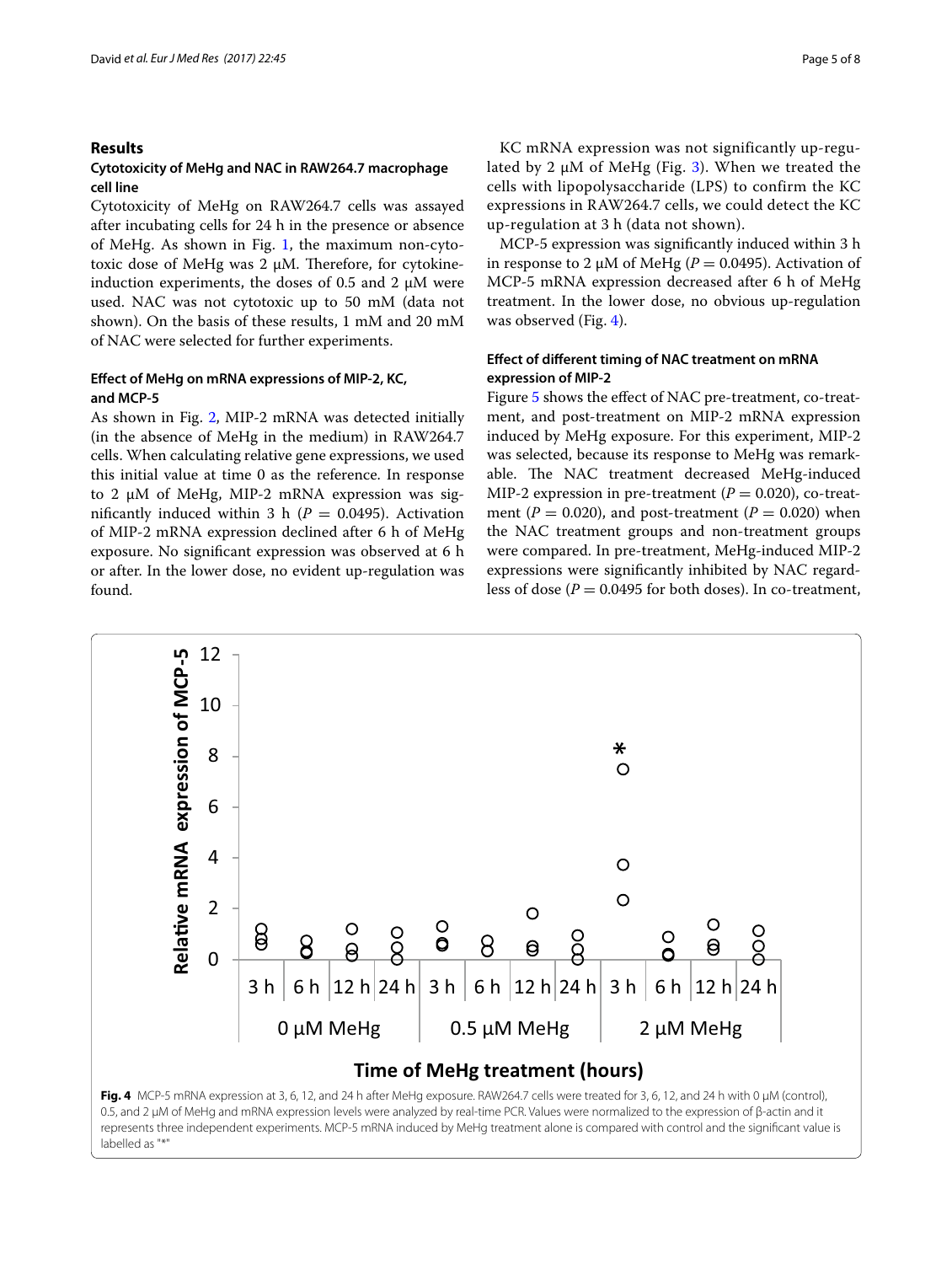

<span id="page-5-0"></span>regardless of NAC dose, MIP-2 gene expressions were significantly suppressed ( $P = 0.0495$  for both doses). In post-treatment, NAC also inhibited MIP-2 expressions significantly  $(P = 0.0495)$  for both doses). Significant dose-dependent reduction of MIP-2 was observed only in the post-treatment (*P* for trend 0.017).

The post-treatment of NAC was more effective than cotreatment regardless of dose  $(P = 0.0495$  for both doses) and post-treatment of NAC was more efective than pretreatment only when NAC dose was 20 mM ( $P = 0.0495$ ).

## **Discussion**

In this study, exposure to non-cytotoxic doses of MeHg  $(2 \mu M)$  up-regulated MIP-2 and MCP-5 mRNA expressions in RAW264.7 macrophage cell line. To our knowledge, the present study is the frst report regarding the activation of MIP-2 and MCP-5 expression by MeHg in vitro. Note that murine MIP-2 and KC are functional homologues of human IL-8  $[15, 16]$  $[15, 16]$  $[15, 16]$ . The MIP-2 but not KC expression was signifcantly activated by MeHg, indicating that only the MIP-2, as a part of human IL-8 homologue, mainly plays a role in infammatory response against MeHg exposure in murine macrophages. MIP-2

was reported to be more potent than KC in leukocyte recruitment, endothelial cell chemotaxis [[24,](#page-7-8) [25\]](#page-7-9), and cyclophilin-A-induced neutrophil migration [[26\]](#page-7-10). In neutrophil emigration in cremaster muscle, MIP-2 and KC did not difer signifcantly [[27](#page-7-11), [28\]](#page-7-12). Some studies have proved that MIP-2 alone can recruit chemotactic cells, but when both MIP-2 and KC are present, the recruitment is maximal. On the other hand, Tanimoto et al. [[26](#page-7-10)] reported that, on the basis of diferent studies, MIP-2 and KC also complemented each other in their roles and functions. The expression patterns of KC and MIP-2 are tissue-specifc, and therefore, their roles in chemotactic cells recruitment are diferent from tissue to tissue [[29](#page-7-13), [30\]](#page-7-14). The functional regulation of IL-8 in the presence of MeHg was different between human and mice. These results will be useful for further in vivo functional analysis of these gene expressions using mice.

Muniroh et al. [\[4](#page-6-3)] and Yamamoto et al. [\[5](#page-6-13)] also showed suppressive efects of NAC on MeHg-induced cytokine expressions. The importance of the antioxidant mechanism of NAC and its antiinfammatory efect is emphasized in reference to a report in which NAC inhibits LPS-induced cytokine activation [[30\]](#page-7-14). In the present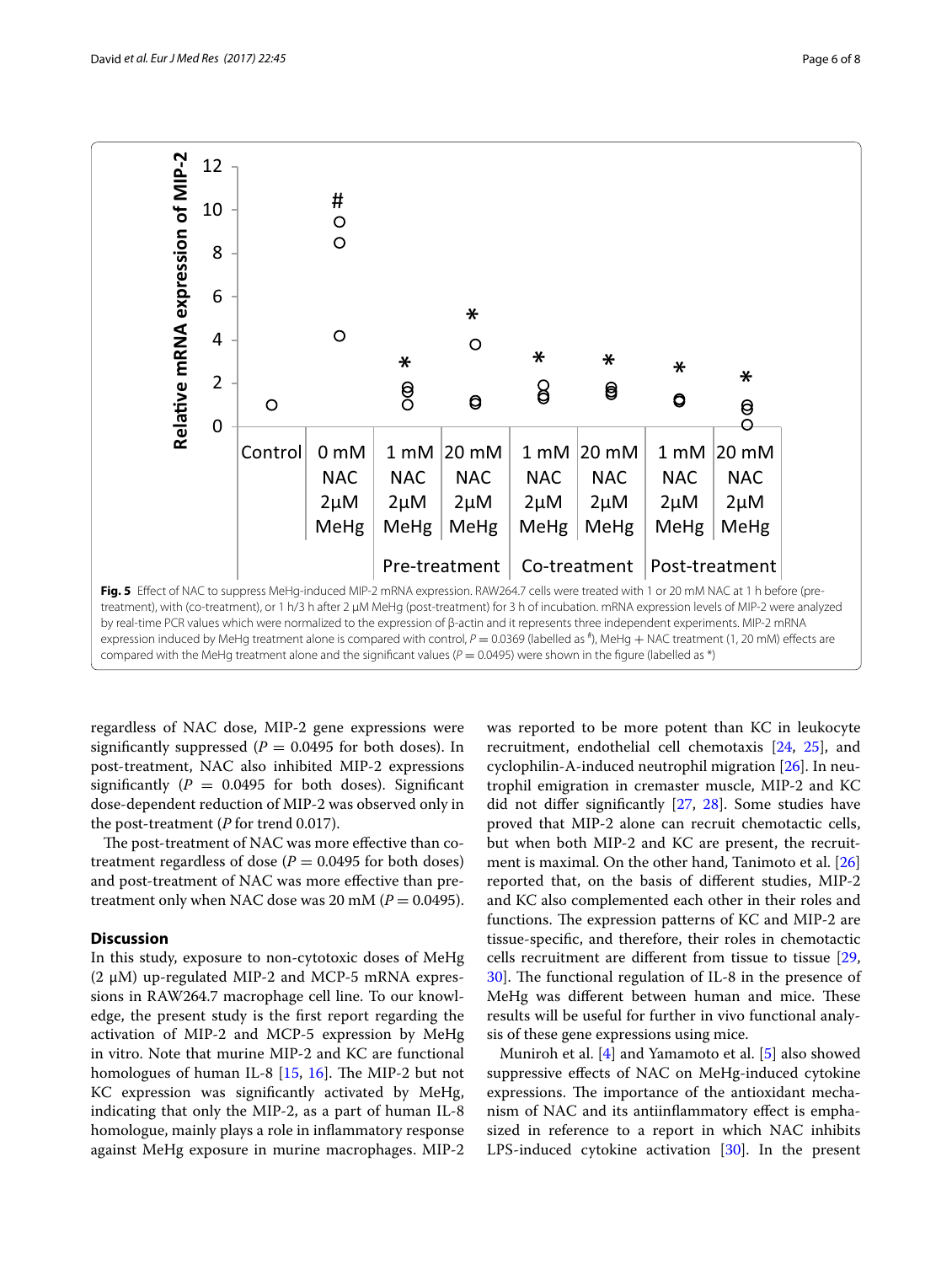study, the up-regulation of MIP-2 in response to exposure to MeHg was suppressed by NAC pre-, co-, and post-treatments. In the pre-treatment experiment, the medium containing NAC was washed out before the MeHg exposure, and hence, the NAC could only act intracellularly. In the co-treatment experiment, the medium was mixed previously with NAC and MeHg. If the co-treatment was most efective, it suggests a strong involvement of chelating efect of NAC in the medium. In the post-treatment, the medium containing MeHg was washed out before addition of NAC into the medium. Since the post-treatment was as efective as co-treatment, there is no evidence to indicate an extracellular effect such as a chelating effect. The inhibitory effects of NAC shown in pre- and post-treatments indicate the involvement of intracellular activities, including antioxidant effects.

## **Conclusion**

In murine RAW264.7 macrophage cell line, the MIP-2, functional homologue of IL-8, was mainly involved in the inflammatory response induced by MeHg exposure. The MCP-5, a murine homologue of human MCP-1, was also involved in such an inflammatory response. The remarkable suppressive efect of NAC on MeHg-induced infammatory-cytokine expressions observed in post-treatment experiments would suggest a possible involvement of intracellular activities such as the antioxidant effects.

#### **Abbreviations**

MeHg: methylmercury; MIP-2: macrophage infammatory protein-2; KC: keratinocyte chemoattractant; MCP-5: monocyte chemoattractant protein-5; NAC: *N*-acetyl-l-cysteine; MCP-1: monocyte chemoattractant protein-1; DMEM: Dulbecco's modifed Eagle's medium; LPS: lipopolysaccharide.

#### **Authors' contributions**

Conceived and designed the experiments: SA, CK, MY, and NA. Performed the experiments: JD, NA, and MM. Analyzed the data: NA, MY, CK, and SA. Wrote the manuscript: DJ, NA, MM, SA, MY, and CK. Software analysis: NA and SA. All the authors read and approved the fnal manuscript.

#### **Author details**

<sup>1</sup> Department of Epidemiology and Preventive Medicine, Kagoshima University Graduate School of Medical and Dental Sciences, 8-35-1 Sakuragaoka, Kagoshima 890-8544, Japan. <sup>2</sup> Department of Physiology, Faculty of Medicine, Diponegoro University, Tembalang, Semarang 50725, Indonesia. 3 Integrated Physiology Section, Department of Basic Medical Science, National Institute for Minamata Disease, 4058-18 Hama, Minamata, Kumamoto 867-0008, Japan.

#### **Acknowledgements**

We wish to thank Joint Research Laboratory of Kagoshima University Graduate School of Medicine and Dental Sciences for providing their facilities.

#### **Competing interests**

The authors declare that they have no competing interests.

#### **Availability of data and materials**

The data sets used and/or analyzed during the current study are available from the corresponding author on reasonable request.

#### **Consent for publication**

Not applicable.

#### **Ethics approval and consent to participate**

Not applicable.

#### **Funding**

The study was fnanced by institutional funds.

#### **Publisher's Note**

Springer Nature remains neutral with regard to jurisdictional claims in the published maps and institutional affiliations.

Received: 9 June 2017 Accepted: 30 October 2017 Published online: 09 November 2017

#### **References**

- <span id="page-6-0"></span>1. Aschner M, Aschner JL. Mercury neurotoxicity: mechanisms of bloodbrain barrier transport. Neurosci Bio Behav Rev. 1990;14:169–76.
- <span id="page-6-1"></span>2. World health organization. Exposure to mercury: a major public health concern WHO, Public Health and Environment, Geneva. 2007. [http://](http://www.who.int/phe/news/Mercury-flyer.pdf) [www.who.int/phe/news/Mercury-fyer.pdf.](http://www.who.int/phe/news/Mercury-flyer.pdf) Accessed 30 Mar 2017.
- <span id="page-6-2"></span>3. Karagas MR, Choi AL, Oken E, Horvat M, Schoeny R, Kamai E, Cowell W, Grandjean P, Korrick S. Evidence on the human health efects of low-level methylmercury exposure. Environ Health Perspect. 2012;120:799–806.
- <span id="page-6-3"></span>4. Muniroh M, Khan N, Koriyama C, Akiba S, Vogel CFA, Yamamoto M. Suppression of methylmercury-induced IL-6 and MCP-1 expressions by *N*-acetylcysteine in U-87MG human astrocytoma cells. Life Sci. 2015;134:16–21.
- <span id="page-6-13"></span>5. Yamamoto M, Khan N, Muniroh M, Motomura E, Yanagisawa R, Matsuyama T, Vogel CFA. Activation of interleukin-6 and -8 expressions by methylmercury in human U937 macrophages involves RelA and p50. J Appl Toxicol. 2017;37:611–20.
- <span id="page-6-4"></span>6. Crespo-Lopez ME, Costa-Malaquias A, Oliveira EHC, Miranda MS, Arrifano GPF, Souza-Monteiro JR, Sagica FE, Fontes-Junior EA, Maia CSF, Macchi BM. Nascimento JLM is low non-lethal concentration of methylmercury really safe? A report on genotoxicity with delayed cell proliferation. PLoS ONE. 2016. <https://doi.org/10.1371/journal.pone.0162822>.
- <span id="page-6-5"></span>7. Das S, Basu A. Infammation: a new candidate in modulating adult neurogenesis. J Neurosci Res. 2008;86:1199–208.
- 8. Whitney NP, Eidem TM, Peng H, Huang Y, Zheng JC. Infammation mediates varying efects in neurogenesis: relevance to the pathogenesis of brain injury and neurodegenerative disorders. J Neurochem. 2009;108:1343–59.
- <span id="page-6-6"></span>9. Widera D, Holtkamp W, Entschladen F, Niggemann B, Zanker K. MCP-1 induces migration of adult neural stem cells. Eur J Cell Biol. 2004;83:381–7.
- <span id="page-6-7"></span>10. Takeuchi T, Eto K, Tokunaga H. Mercury level and histochemical distribution in a human brain with Minamata disease following a long-term clinical course of twenty-six years. Neurotoxicology. 1989;10:651–7.
- <span id="page-6-8"></span>11. Semple BD, Kossmann T, Morganti-Kossmann MC. Role of chemokines in CNS health and pathology: a focus on the CCL2/CCR2 and CXCL8/CXCR2 networks. J Cereb Blood Flow Metab. 2010;30:459–73.
- <span id="page-6-9"></span>12. Filippo KD, Robert BH, Laschinger M, Hogg N. Neutrophil chemokines KC and macrophage-infammatory protein-2 are newly synthesized by tissue macrophages using distinct TLR signalling pathways. J Immunol. 2008;180:4308–15.
- <span id="page-6-10"></span>13. Wu Q, Li WK, Zhou ZP, et al. The Tibetan medicine Zuotai difers from HgCl2 and MeHg in producing liver injury in mice. Regul Toxicol Pharmacol. 2016;78:1–7.
- <span id="page-6-11"></span>14. Godefroy D, Gosselin RD, Yasutake A, Fujimura M, Combadiere C, Maury-Brachet R, Laclau M, Rakwal R, Melik-Parsadaniantz S, Bourdineaud JP, Rostene W. The chemokine CCL2 protects against methylmercury neurotoxicity. Toxicol Sci. 2012;125:209–18.
- <span id="page-6-12"></span>15. Oppenheim JJ, Zachariae CO, Mukaida N, Matsushima K. Properties of the novel proinfammatory supergene ''intercrine'' cytokine family. Annu Rev Immunol. 1991;9:617–48.